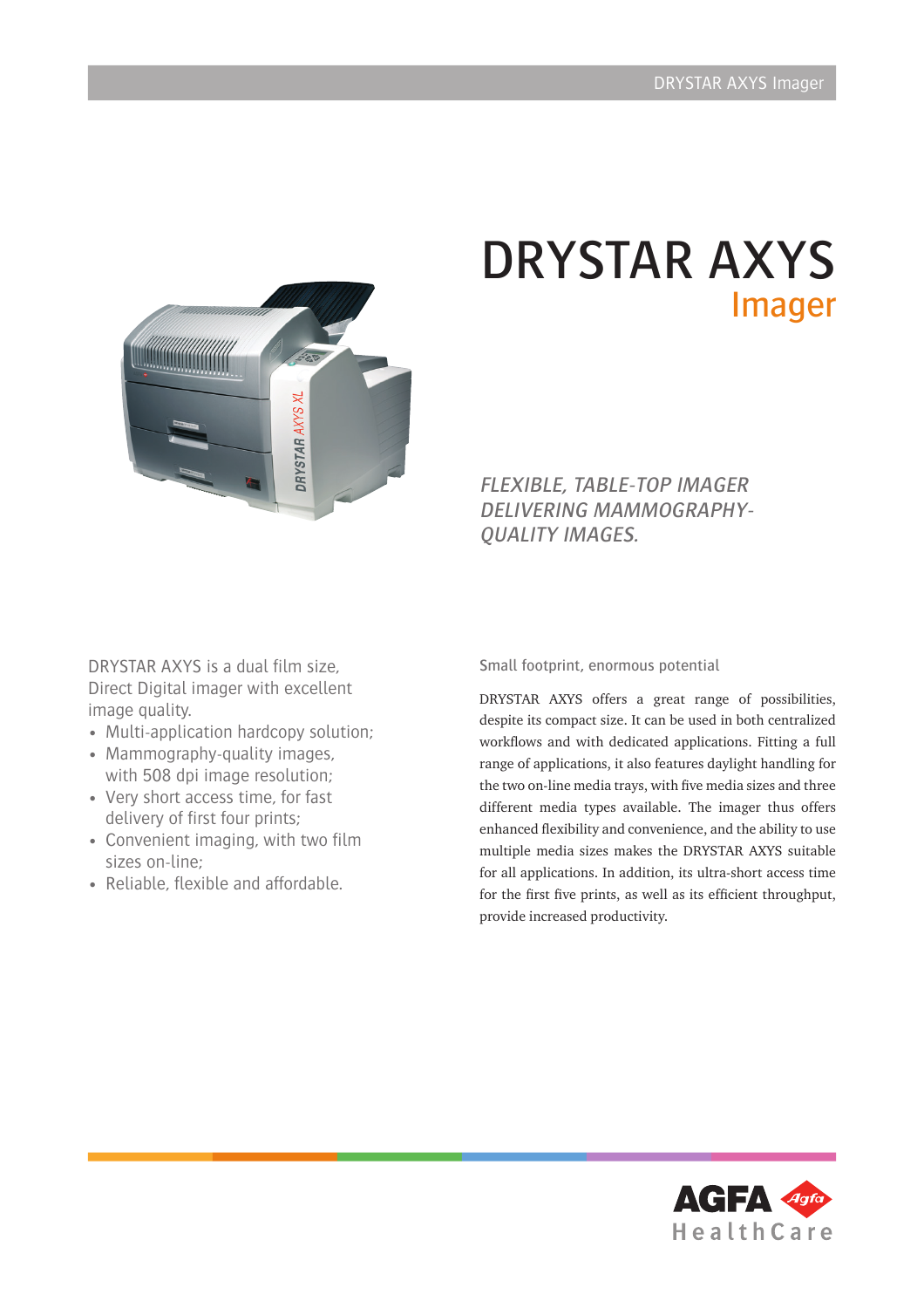Direct Digital Imaging: More reliability, for more availability

As with all of Agfa HealthCare's DRYSTAR family of imagers, DRYSTAR AXYS features Direct Digital Imaging (DDI). This solid-state technology avoids the use of complex optical components, for an imager that is more reliable and durable by design. In addition, DRYSTAR AXYS is ecological and user-friendly, requiring no wet processing, darkroom, complicated adjustments or cleaning procedures. The chemicals, waste handling and disposal costs of darkroom flm processing are things of the past.

# High-quality mammography images from a table-top imager

With DRYSTAR AXYS, the mammography department can enjoy all the convenience of a table-top, digital imager. Its high resolution of 508 dpi perfectly matches the 50  $\mu$ m modality resolution, without interpolations. The result is the excellent image quality required for diagnostic mammography images. Yet the DRYSTAR AXYS offers the same reliability, affordability and convenient size of all the Agfa HealthCare DRYSTAR table-top imagers.

The right fit for both centralized and dedicated environments

DRYSTAR AXYS is the right solution for both smaller facilities with limited space and lower patient volume, and larger facilities with many departments. As a centralized imager, it supports a wide range of applications, including CT, MR, DSA and US, as well as CR/DR applications for GenRad, Mammography, Orthopaedics, Dentistry, etc. Equally, its compact design makes it the ideal dedicated departmental imager: for example, for the digital mammography department.

#### Easy connectivity for maximum fexibility

DRYSTAR AXYS is a DICOM-native imager, which makes network connectivity easy. For point-to-point connection with non-DICOM modalities, DRYSTAR AXYS can be used with Agfa's LINX Paxport.

### A# Sharp: Enhancing imaging quality

As part of our continual drive to provide you with excellent image quality, our award winning Direct Digital Imaging (DDI) technology has been enhanced to include A#Sharp technology. This technology intensifes imaging capability, enabling DDI to provide sharper image quality across all applications.



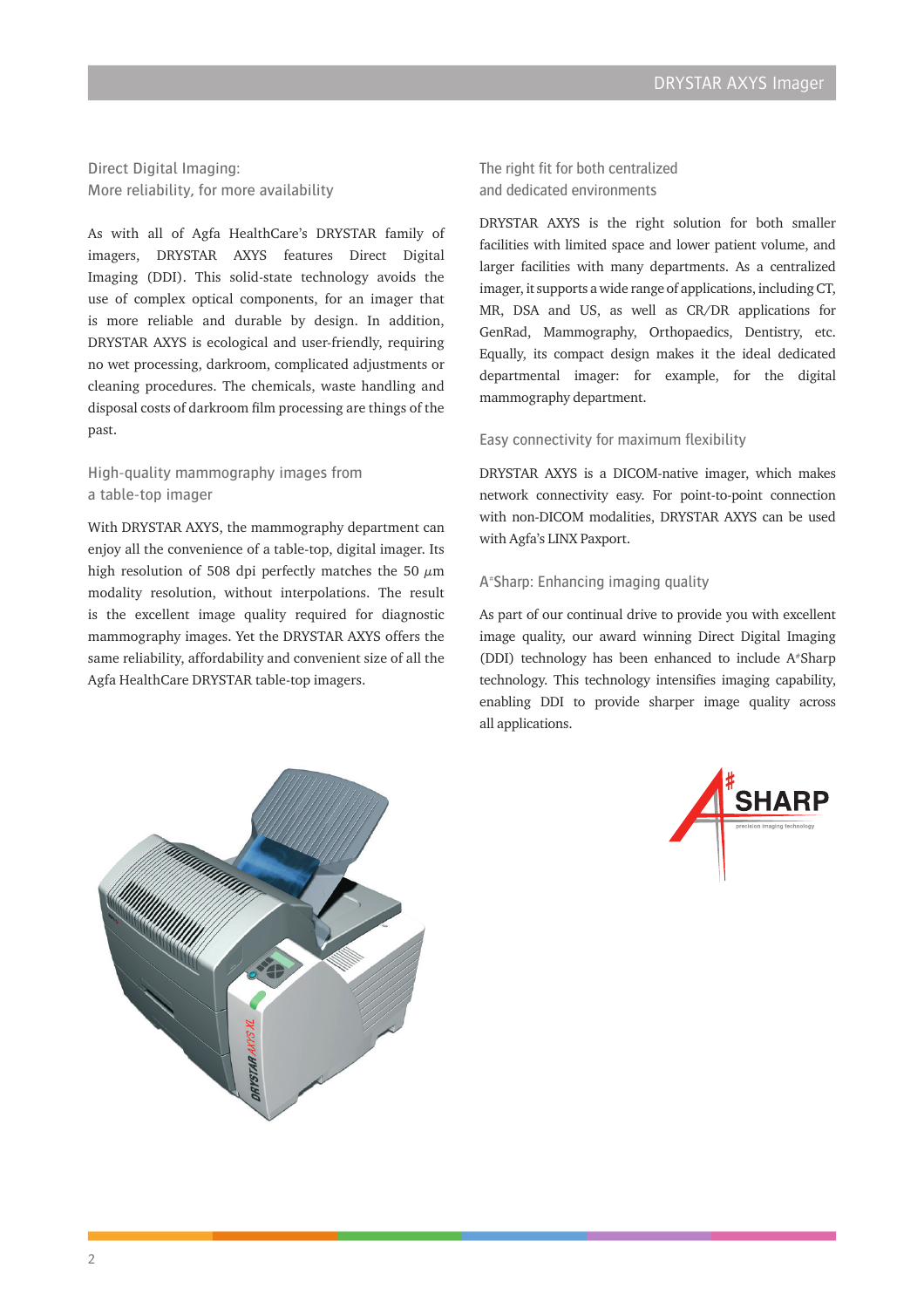# technical

SPECIFICATIONS

# GENERAL

#### **Dimensions (w x d x h)**

72.8 x 71.5 x 53.6 cm (H = 67.6 cm with output tray) (28.7 x 28.1 x 21.1 inch (H= 26.6 inch with output tray).

#### **Weight (without flm)** 90 kg (198 lbs).

**Power requirements** Auto ranging 100 - 240 V: 50/60 Hz.

#### **Power consumption**

- Printing: 250 Watt;
- Peak: 530 Watt;
- Standby: 70 Watt.

#### **Capacity of supply tray**

100 sheets per supply tray.

#### **Operating conditions**

- Temperature: 15 -30 °C (59 86 °F);
- Humidity: 20-75% RH, non condensing.

#### **Storage/Shipping conditions**

- Temperature:  $-25$  to  $+55$  °C ( $-13$  to  $131$  °F) -40 to  $+70$  °C for transport (-40 to 158 °F);
- Humidity: 10 95% RH, non-condensing.

#### **Safety**

- IEC 60601-1;
- UL 60601-1;
- CSA 22.2, Nr. 601.1 M90;
- VDE 0750;
- Safety labels UL, cUL, TÜV-Mark.

## PERFORMANCE

# **Throughput**

- 14 x 17 inch: 75 sheets/hour;
- Access time (frst sheet) 65 sec (14 x 17 inch);
- 8 x 10 inch: 130 sheets/hour for mammography;
- Access time (frst sheet) 45 sec (8 x 10 inch MAMMO).

#### **Diagnostic area**

General Radiography

• 8 x 10 inch: 3852 x 4880 pixels; • 14 x 17 inch: 6922 x 8368 pixels.

Mammography

- 8 x 10 inch: 3828 x 4958 pixels;
- 10 x 12 inch: 4892 x 5810 pixels.

#### **Printing resolution**

- Geometrical: 508 dpi;
- Contrast: 14 bits printing.

#### MEDIA

#### **Types**

- DRYSTAR DT2 B: blue base;
- DRYSTAR DT2 C: clear base;
- DRYSTAR DT2 MAMMO.

#### **Sizes**

- DT2 B + DT2 C: 8 x 10 inch, 10 x 12 inch, 11 x 14 inch, 14 x 14 inch and 14 x 17 inch;
- DT 2 MAMMO: 8 x 10 inch, 10 x 12 inch, 11 x 14 inch;
- Two on-line sizes, any type or size.